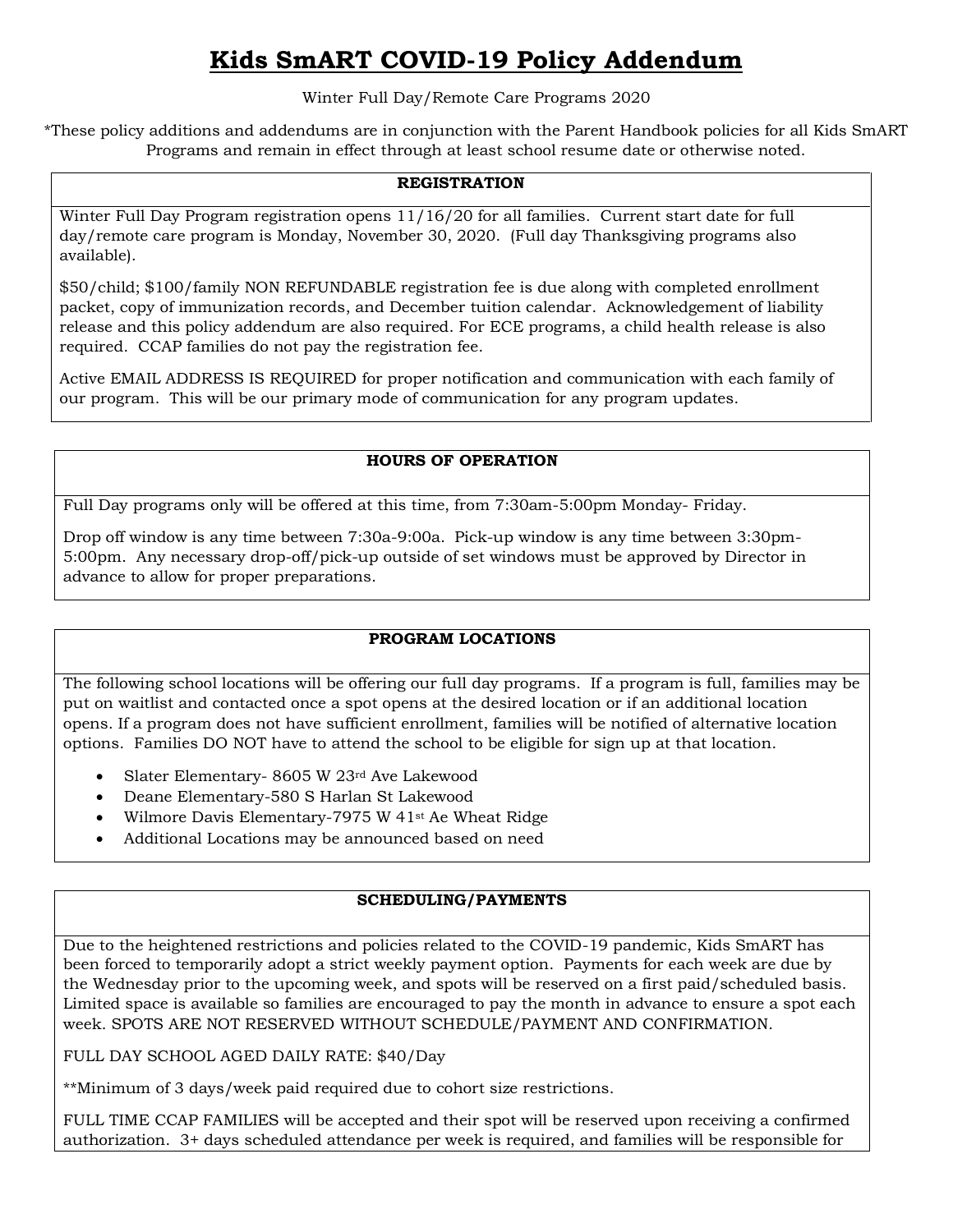paying out of pocket for absences beyond their counties approved paid absences. Parent fees must be paid prior to the 5th of the month to maintain spot.

# **DROP OFF AND PICK UP**

A specific drop-off and pick-up location will be determined at each site for parents/guardians to check their children in/out, pick up important program information, and schedule/pay for upcoming care weeks. Please limit to one drop off/pick up person each day, and a mask will be required.

Families and non-participants will not be allowed in general program space to minimize exposure/contamination of program area.

# **HEALTH AND SAFETY PROTOCOLS**

Heightened cleaning and sanitizing procedures will be implemented at each program, and Kids SmART will work closely with each school to ensure maximum cleanliness each day. Commonly used surfaces and items will be cleaned throughout program. Restrooms and additionally used common areas will be cleaned each evening.

Kids SmART will develop cohorts each week with no more than 15 set children in each group. The cohorts will not intermingle, and week to week consistency of the cohorts will be maximized to the greatest extent possible.

Kids SmART staff will wear masks during program and when they are unable to maintain proper social distancing.

Children and staff will be required to wash hands regularly throughout program. Hand sanitizer will also be available for supervised use outside of hand washing times.

## **FAMILY HEALTH PRACTICES**

Clean masks must be brought and worn by all children 5+yrs old during program. Kids SmART staff will allow children to pull down masks when outside and able to maintain at least 6' distance from others. If a child does not bring a mask they will be unable to attend Kids SmART Program that day.

Upon arrival to program each morning, children will receive a general health and temperature check. Any child with a temperature above 100 or exhibiting other signs of illness will not be allowed to participate in Kids SmART. Additional health and temperature checks will be administered if a child begins to exhibit symptoms during program.

Children must bring their own clean water bottles each day for drinking and their own non perishable snacks and lunch. They must also bring their own laptop, charger, headphones, and other remote learning supplies.

## **ILLNESS POLICY**

If any child exhibits any symptoms consistent with a contagious illness, including COVID-19, that child will be isolated and sent home immediately. If consistent with COVID-19 symptoms, the child will not be allowed to return to care for 14 days from start of symptoms, unless confirmed negative for COVID-19 and symptoms have been gone for at least 24hours.

Children must also stay home if a member of their household is experiencing symptoms of COVID-19, unless a confirmed negative test result is provided.